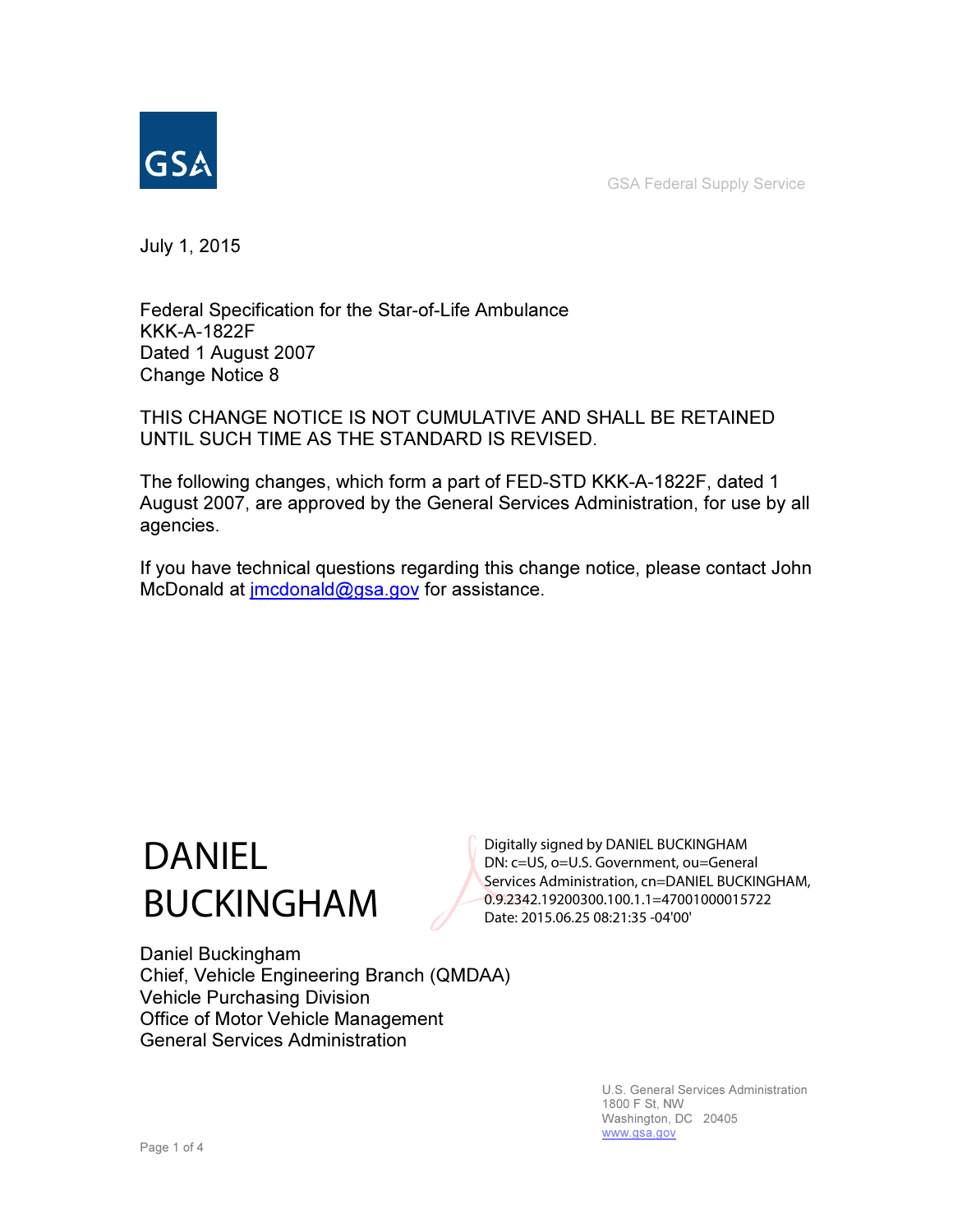Federal Specification for the Star-of-Life Ambulance KKK-A-1822F Dated 1 August 2007 Change Notice 8 Dated 1 July 2015

# 2.2 OTHER PUBLICATIONS

Add the following:

#### SOCIETY OF AUTOMOTIVE ENGINEERS (SAE), INC., STANDARDS, AND RECOMMENDED PRACTICES:

SAE J3026 Ambulance Patient Compartment Seating Integrity and Occupant Restraint SAE J3027 Ambulance Litter Integrity, Retention, and Patient Restraint

## 3.5.2 PAYLOAD CAPACITY

Delete the third paragraph and replace it with the following:

The required minimum payload (patients, passengers and cargo/equipment) per vehicle without optional permanently mounted equipment shall be as follows:

- 1. Van ambulances (Type II)  $-$  1,500 lbs.
- 2. Modular ambulances (Type I or III) 1,750 lbs.
- 3. Additional duty modular ambulances (Type I AD or III AD) 2,250 lbs.

#### 3.6.7 WHEELS

Delete Paragraph 3.6.7 and replace it with the following:

Wheels shall conform to the recommendations of the Tire and Rim Association, Inc., and shall be identical in type, size, and load rating for all wheels on the ambulance.

#### 3.10.3 EMERGENCY MEDICAL SERVICES PROVIDER (EMSP) SEATING

Delete Paragraph 3.10.3 and the heading, and replace it with the following:

#### 3.10.3 RESERVED

#### 3.11.4 PATIENT COMPARTMENT SEATING

Delete Paragraph 3.11.4, and replace it with the following paragraphs:

All seats in the patient compartment shall conform to all applicable FMVSS requirements and SAE J3026. The seats(s) shall be installed according to the seat manufacturer's directions.

To facilitate cleaning and disinfecting, all seats furnished and installed by the FSAM shall be cleanable to OSHA standards, and all exposed surfaces shall be free of vent devices that would permit the entrapment of biological contaminates.

The patient compartment shall contain seating to allow for the care of the primary patient (EMERGENCY MEDICAL SERVICES PROVIDER (EMSP) seating)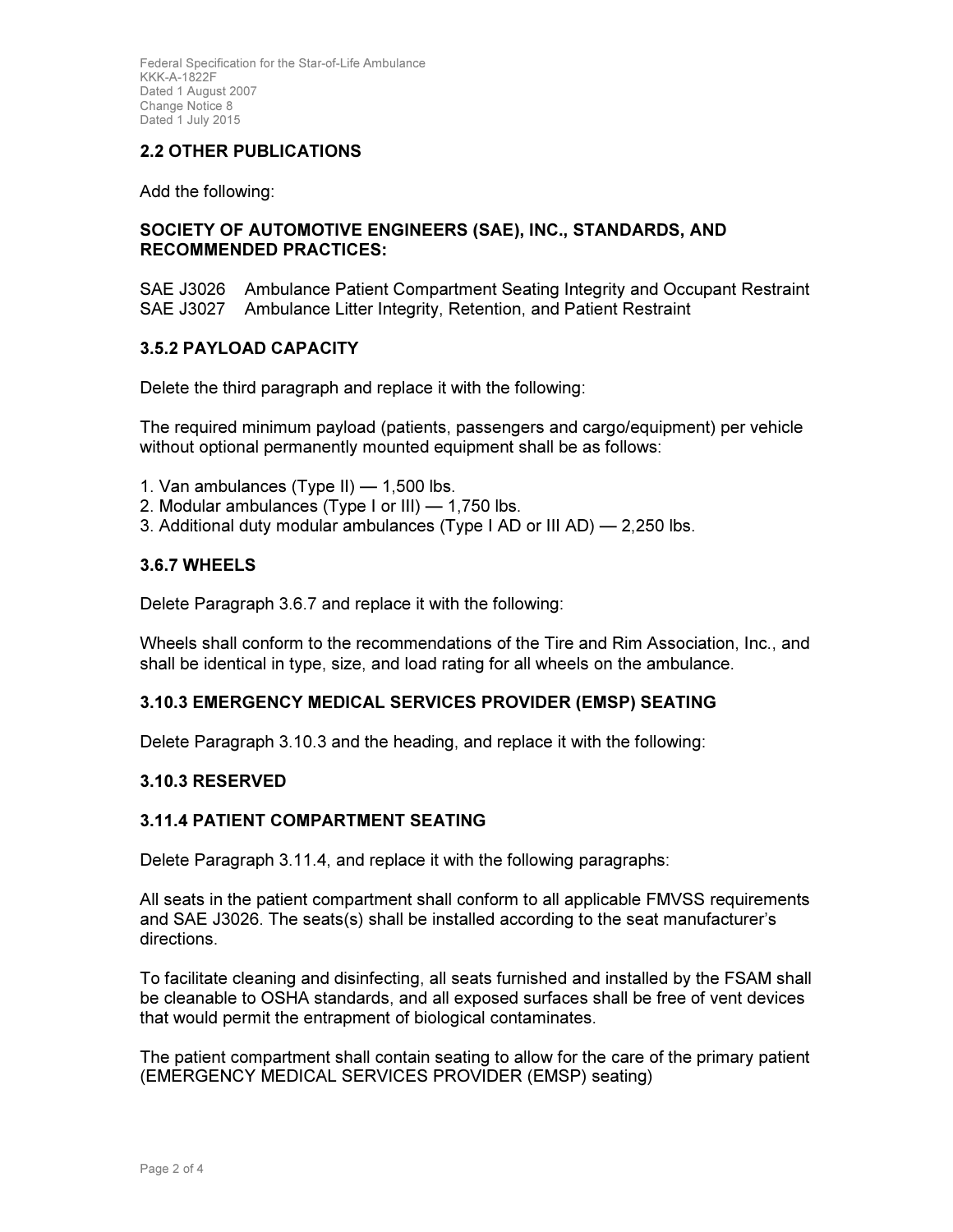Federal Specification for the Star-of-Life Ambulance KKK-A-1822F Dated 1 August 2007 Change Notice 8 Dated 1 July 2015

# 3.11.4.1 SEATS

Delete Paragraph 3.11.4.1, and replace it with the following paragraphs:

Commercially produced seats (OEM seating) will be padded and have the largest practical padded back and headrests. The upholstery shall be non-absorbent, washable and impervious to disinfectants.

Seat(s) manufactured by the FSAM shall be padded and have the largest practical padded back and headrests. The seats shall not be less than 15" deep by 18" wide (per seating position), and the seat backs shall be a minimum of 18" wide by 7" tall. Padding material shall be rubber or polyester urethane foam of a medium to firm density, with a minimum finished thickness (padding and upholstery) of 2.5" for seat pads, and 2" for head and backrests. Seats shall have 40 oz. (minimum) reinforced vinyl upholstery. The upholstery shall be non-absorbent, washable and impervious to disinfectants.

Add the following paragraph:

#### 3.11.4.2 SEATING OVERHEAD CLEARANCE

All seating positions in the patient compartment shall be provided with a minimum vertical overhead clearance measurement of 43 ".

#### 3.11.6 LITTER FASTENERS AND ANCHORAGES

Delete Paragraph 3.11.6, and replace it with the following paragraph:

A complete litter fastener assembly shall be furnished. The installed litter fastener device for wheeled cots shall meet the performance requirements of SAE J3027

The litter fastener device shall be installed according to the litter fastener manufacturer's directions.

ALL LITTERS SHOULD ONLY BE USED WITH THE REQUIRED FASTENER ASSEMBLY AS PRESCRIBED BY THE LITTER MANUFACTURER.